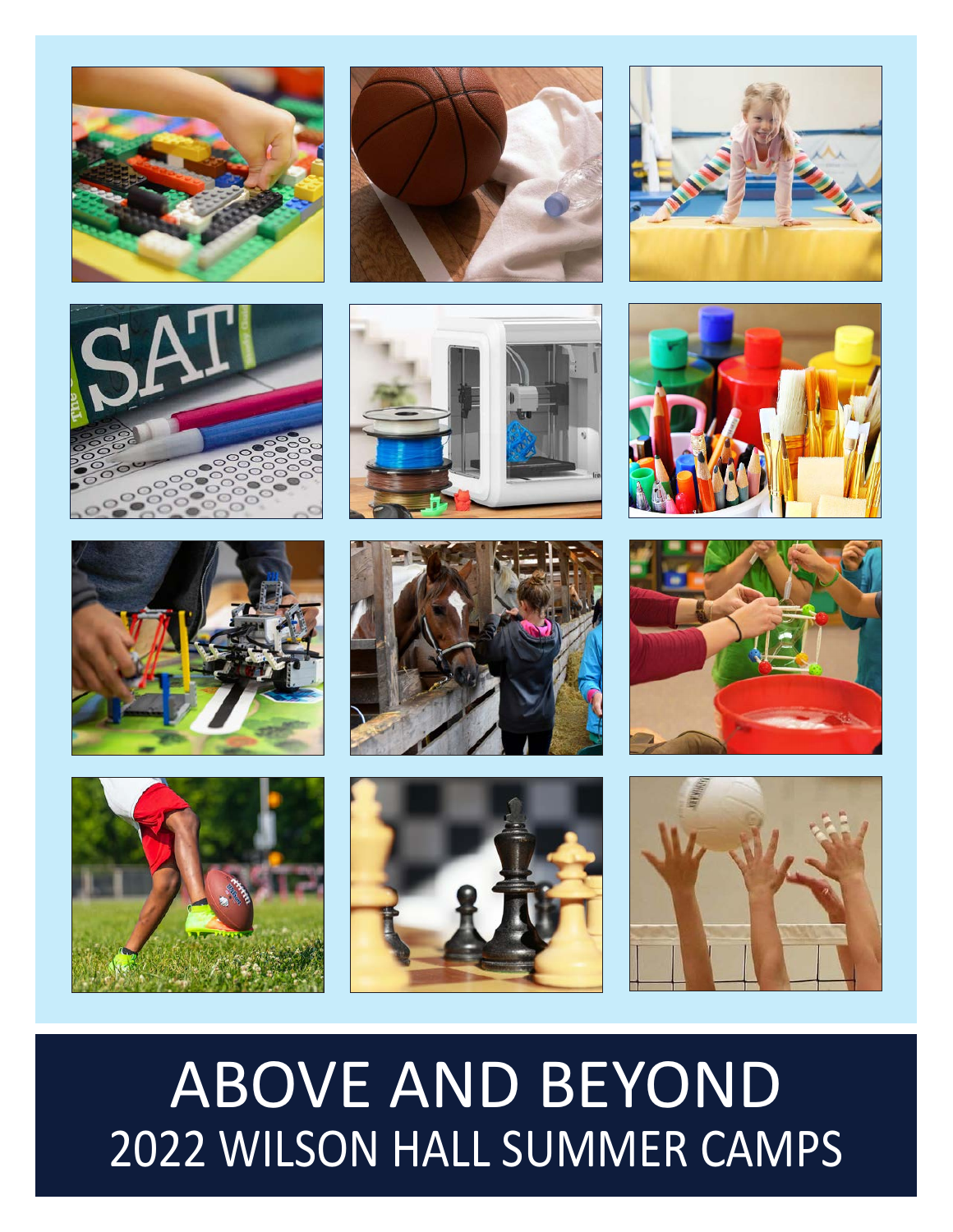

# mAy & June CAmps

### **Boys BasketBall**

**May 31-June 3** <sup>|</sup>**Rip Ripley** | **9-12** <sup>|</sup>**\$90** <sup>|</sup>**R2-R5**

### **GiRls BasketBall**

**May 31-June 3** <sup>|</sup>**Glen Rector** <sup>|</sup>**9-12** | **\$90** <sup>|</sup>**R3-R6**

### **oldeR GiRls BasketBall**

**June 6-9** <sup>|</sup>**Glen Rector** <sup>|</sup>**9-12** <sup>|</sup>**\$90** <sup>|</sup>**R7-R10**

### **oldeR Boys BasketBall**

**June 6-9** <sup>|</sup>**Neal Moersen** <sup>|</sup>**9-12** <sup>|</sup>**\$90** <sup>|</sup>**R6-R9**

### **steaM CaMp**

### **June 6-9** <sup>|</sup>**karen Jones & Breland Jones** <sup>|</sup>**9-12** <sup>|</sup>**\$120** <sup>|</sup>**R3-R5**

Campers will engage in exciting hands-on science experiments in the sTeAm lab. spark your child's curiosity as they have a blast discovering and learning.

# **BeGiNNeR equestRiaN CaMp**

### **June 6-9** <sup>|</sup>**Mindy Busch** <sup>|</sup>**9-12** <sup>|</sup>**\$185** <sup>|</sup>**R1-R5**

Attention Beginner Equestrians! Giddy up, let's go! Come join the WH equestrian Team for a fun time of horsing around! This 4-day camp will include hands-on horsemanship, riding basics, games and crafts! RMB Horse Farm-1650 Appaloosa Drive, Sumter SC 29154

### **leGo CaMp 1**

**June 6-9** <sup>|</sup>**Jeanna Mahr** <sup>|</sup>**9-12** <sup>|</sup>**\$140** <sup>|</sup>**R2-R3**

### **NeW**

### **softBall CaMp**

### **June 6-9** <sup>|</sup>**teresa alexander** <sup>|</sup>**9-12** <sup>|</sup>**\$90** <sup>|</sup>**R3-R6**

Come sample a week of lady baron softball with Coach Alexander. players will work on fundamental skills including hitting, throwing, fielding and base running. Additionally, campers will work on position specific skills: pitching and catching. Each camper should bring their own water, glove, helmet and face mask at a minimum.

### **tuMBliNG CaMp**

**June 13-16** | **katie Jones** <sup>|</sup>**1-4** <sup>|</sup>**\$110** <sup>|</sup>**R2-R5** <sup>|</sup>**MaX CaMpeRs 15** Come learn to tumble or build upon your tumbling skills! Campers will learn technique, flexibility, skills, and safety. We will also work on forward & backward rolls, handstands, cartwheels, and progressions for back walk overs (depending on the camper's skill level).

### **leGo CaMp 2**

**June 13-16** <sup>|</sup>**Jeanna Mahr** <sup>|</sup>**9-12** <sup>|</sup>**\$140** <sup>|</sup>**Rk-R1**

# **RoBotiCs CaMp**

### **June 13-16** <sup>|</sup>**david & leanne tuders** <sup>|</sup>**\$150** <sup>|</sup>**R3-R5** <sup>|</sup>**Max. 10**

Do you love robots? Come learn to build them during robotics camp. In this camp learners will utilize Lego Mindstorms EV3 and Lego Robot inventor kits. This camp will instruct camp goers in the building and programming of simple robots to complete specific tasks.

### **NeW**

# **aRt sMoRGasBoRd 1**

**June 13-17** <sup>|</sup>**tara schumacher & Renee Norton** <sup>|</sup>**9-12** <sup>|</sup>**\$175** <sup>|</sup>**R1-R3** Campers will experience a vast array of materials and processes. Through exploration campers will develop a variety of artwork to cherish for years to come. They will end their long session with a mini art show displaying their treasures.

# **all spoRts CaMp 2**

**June 20-23** <sup>|</sup>**kurt & amy Wilson** <sup>|</sup>**9-12** <sup>|</sup>**\$90** <sup>|</sup>**Rps4-R1**

### **CheeR CaMp**

**June 20-23** <sup>|</sup>**ivey edwards & anna hayes shuler** <sup>|</sup>**9-12** <sup>|</sup>**\$110** <sup>|</sup>**R2-R5** Join members of the WH varsity Cheerleading squad for an exciting week cheering, tumbling, dancing, yelling and building friendships. At the end of the week the girls will show off all of their hard work and perform a cheer and a dance!

### **leGo CaMp 3**

**June 20-23** <sup>|</sup>**Jeanna Mahr** <sup>|</sup>**9-12** <sup>|</sup>**\$140** | **R4-R5**

# **NeW**

### **footBall CaMp**

**June 27-30** <sup>|</sup>**kurt Wilson & sam Watford** <sup>|</sup>**9-12** <sup>|</sup>**\$90** <sup>|</sup>**R2-R5**

### **NeW**

### **pRiNCess tea paRty CaMp**

#### **June 27-30** | **kathryn sistare** | **9-12** | **\$120** | **Rps4-R1**

Calling all PRINCESSES: Does your little princess love fancy dresses, tea parties, tasty treats and more? Grab your CROWN and come along for a royal good time! We will create tea party treats, crafts and more!

# **all spoRts CaMp 1**

**June 13-16** <sup>|</sup>**Rip Ripley** <sup>|</sup>**9-12** <sup>|</sup>**\$90** <sup>|</sup>**R2-R5**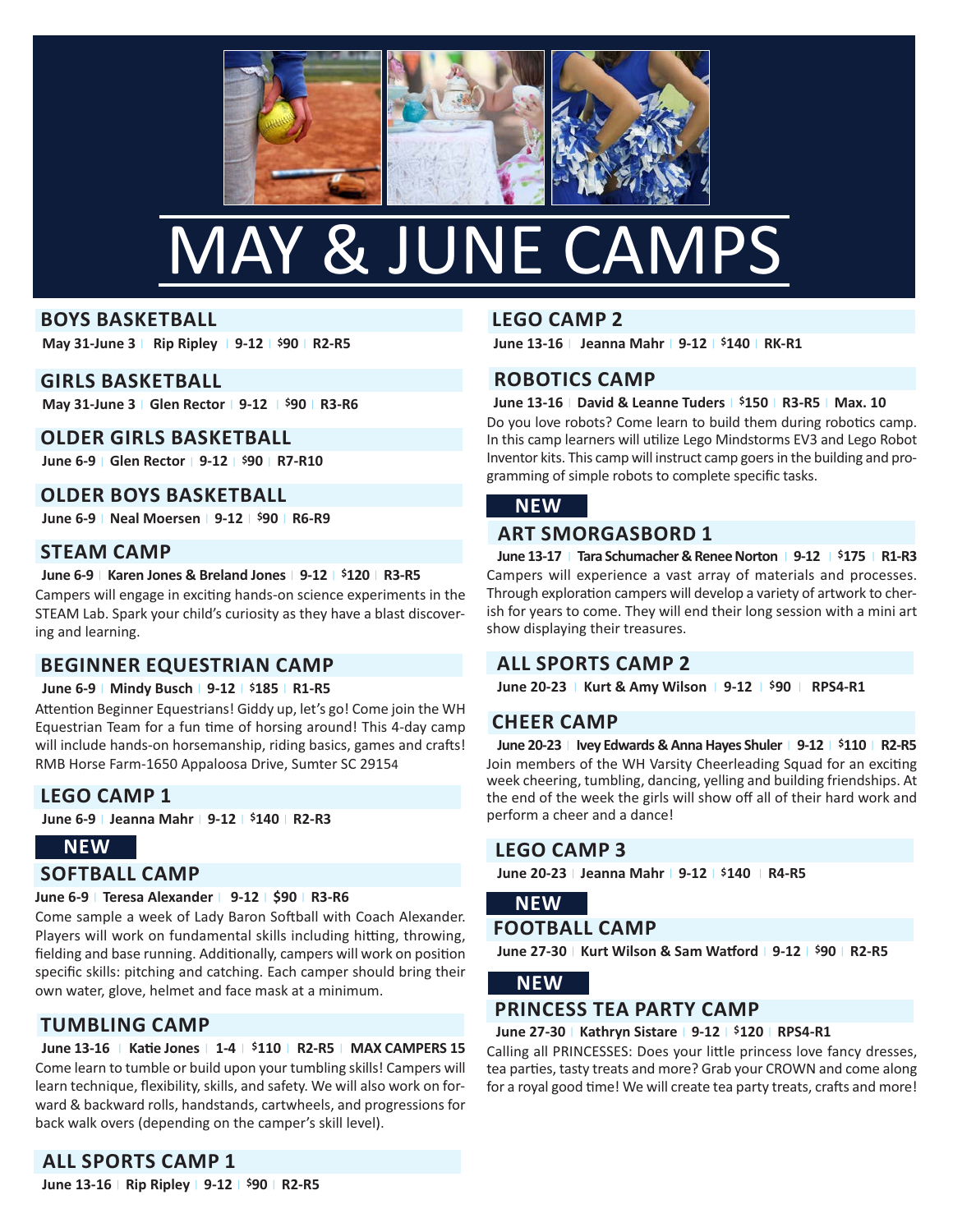

# JULY & AUGUST CAMPS

# **all spoRts CaMp 3**

**July 11-14** | **Rip Ripley** | **9-12** | **\$90** | **R2-R5**

### **Chess CaMp**

### **July 11-14** | **Jeanna Mahr** | **9-12** | **\$110** | **R3-R6**

Come learn to play chess! Campers will learn how each piece moves around the board and their importance to the game. Campers will learn opening moves, castling, forks and other game strategies. Tournament game play will be taught as well as understanding of clock usage. On the last day of camp a tournament will be held full of prizes and fun! This camp is intended for novice or beginner players or anyone new to the game.

# **steaM ReadiNG CaMp**

### **July 11-14** | **patricia Moseley** | **9-12** | **\$100** | **R2-R3**

We'll move full sTeAm ahead reading this week combining fun science, technology, engineering, and math activities along with reading, some music and art! Bring your creativity with you as we explore and learn together!

### **all spoRts CaMp 4**

**July 11-14** <sup>|</sup>**kurt & amy Wilson** <sup>|</sup>**9-12** <sup>|</sup>**\$90** <sup>|</sup>**Rps4-R1**

# **VolleyBall CaMp**

**July 18-19** | **Rip Ripley** | **9-3:30 (Bring lunch)** | **\$90** | **R4-R8**

### **Math CaMp**

### **July 18-21** | **patricia Moseley** | **9-12** | **\$100** | **R3-R5**

Come have fun with fractions, multiplication, division and more! This camp is designed for rising third and fourth graders who already love math and those who WANT to love math! Emphasis will be on handson projects to reinforce math fundamentals.

# **3d pRiNtiNG CaMp**

#### **July 25-28** | **david & leanne tuders** | **\$150** <sup>|</sup>**R3-R5** | **Max. 10**

Interested in 3D printing? In this camp students will learn basic 3D printing skills such as leveling a build plate, loading and unloading filament, and using slicing software. learners will also gain hands-on experience in producing 3D printed items. Join us and learn more about this exciting manufacturing process for a week of fun!

# **CaMp kiNdeRGaRteN**

### **July 25-28** | **amy Jones** | **9-12** | **\$120** | **Rk5**

Camp Kindergarten will give your child a glimpse into what the Kindergarten year will look like! We will learn Kindergarten daily routines and rules, and will review past skills through books, games, and learning stations. We will have a camping theme, and each day we will discover and explore new skills! Gear up for a week of fun!

# **JuMp staRt to fiRst GRade**

### **July 25-28** | **Courtney Moore** | **9-12** | **\$120** | **R1**

Calling all campers! Rising first graders are invited to come along on a camping adventure that will ensure a smooth transition to first grade. Campers will explore the Wilson Hall campus, be introduced to a variety of daily routines and procedures, and learn reading and math skills to get them ready for an exciting year of learning. Campers will practice "reading under the stars," "fishing" for sight words, and build a "toolbox of skills" for first grade! Give your child a jump start to a wonderful first grade year!

### **NeW**

### **sat pRep: eNGlish seCtioNs test pRep**

**liz McCabe** | **R9-R12** | **\$130 per session**

**July 25-29 session 1: 9:30-11:30 or session 2 5:00-7:00**

### **august 1-5 session 1: 9:30-11:30 or session 2 5:00-7:00**

Build your child's confidence by signing up for SAT PREP! Discussing what to expect on the Reading Test and Writing & Language Test, test taking tips, analyzing graphics and comprehension, practicing grammatical rules and completing one sAT practice Test during session.

# **NeW**

### **aRt sMoRGasBoRd 2**

**July 25-29** | **tara schumacher & Renee Norton** <sup>|</sup>**9-12** <sup>|</sup>**\$175** <sup>|</sup>**R4-R6** Campers will experience a vast array of materials and processes. Through exploration campers will develop a variety of artwork to cherish for years to come. They will end their long session with a mini art show displaying their treasures.

# **ColleGe appliCatioN CaMp**

### **august 1-4** | **sarah smith** | **1:30-4:30** | **\$150** | **R12**

College Application Camp will introduce students to the college application process. Rising seniors will learn how colleges review applications, participate in an essay writing workshop focusing on both main and supplemental essays, develop an application action plan that will carry them through their senior year, and refine their resume and interview skills.

# **BaBysittiNG/CpR Class**

**august 2-4** | **allyson sanders, RN** | **1:30-4:30** | **\$140** | **R6-R10** Campers will have fun filled days learning the skills necessary to be a successful and safe sitter. some of the areas this camp will cover are: basic Care for infants and children, Emergency Protocols, Child Behavior and age appropriate activities, Basic First Aid, Basic CPR and Professionalism.